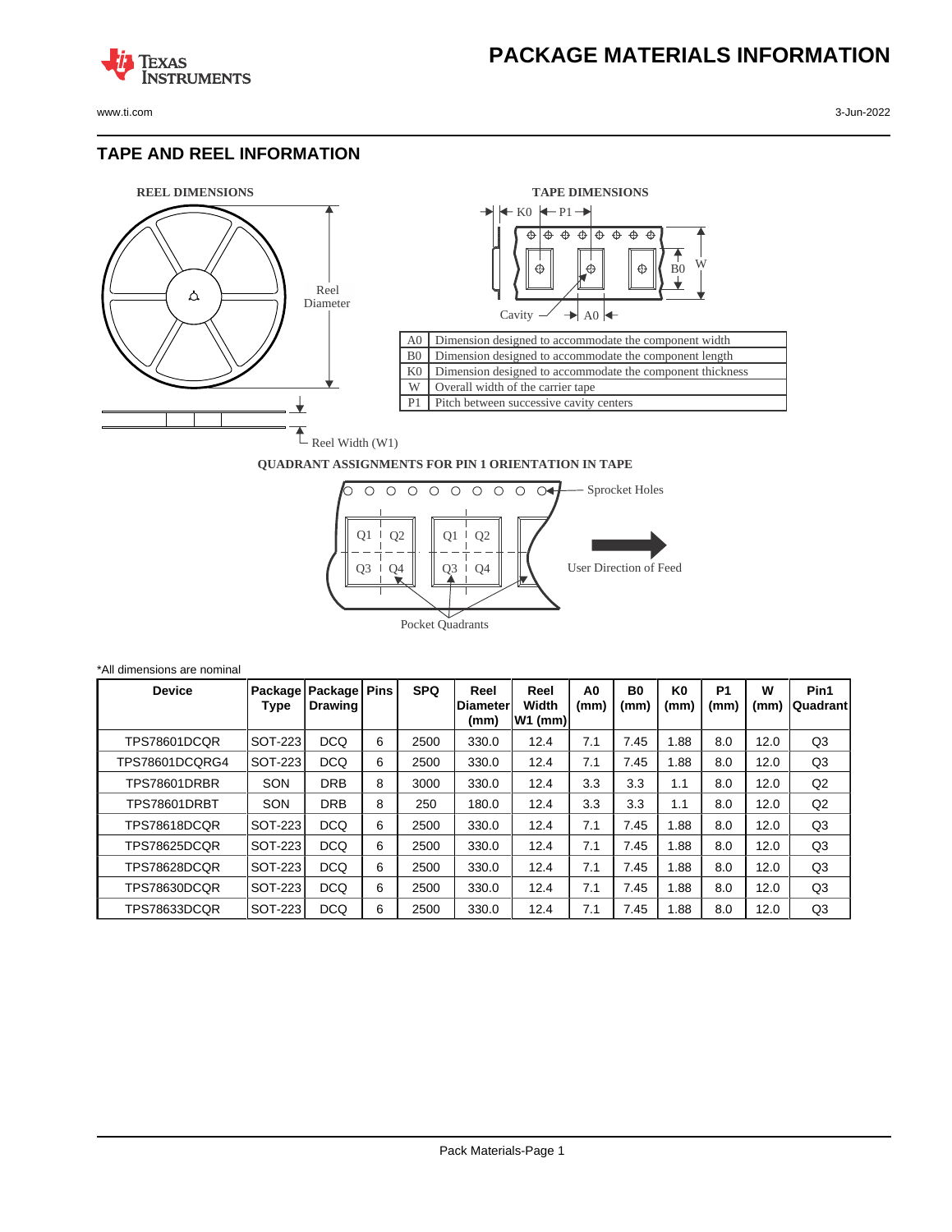

www.ti.com 3-Jun-2022

# **PACKAGE MATERIALS INFORMATION**



| <b>Device</b>       | Package Type | <b>Package Drawing</b> | <b>Pins</b> | <b>SPQ</b> | Length (mm) | Width (mm) | Height (mm) |
|---------------------|--------------|------------------------|-------------|------------|-------------|------------|-------------|
| TPS78601DCOR        | SOT-223      | <b>DCQ</b>             | 6           | 2500       | 356.0       | 356.0      | 35.0        |
| TPS78601DCQRG4      | SOT-223      | <b>DCQ</b>             | 6           | 2500       | 346.0       | 346.0      | 29.0        |
| <b>TPS78601DRBR</b> | SON          | <b>DRB</b>             | 8           | 3000       | 356.0       | 356.0      | 35.0        |
| TPS78601DRBT        | SON          | <b>DRB</b>             | 8           | 250        | 210.0       | 185.0      | 35.0        |
| TPS78618DCOR        | SOT-223      | <b>DCQ</b>             | 6           | 2500       | 346.0       | 346.0      | 29.0        |
| TPS78625DCOR        | SOT-223      | <b>DCQ</b>             | 6           | 2500       | 346.0       | 346.0      | 29.0        |
| TPS78628DCOR        | SOT-223      | <b>DCQ</b>             | 6           | 2500       | 346.0       | 346.0      | 41.0        |
| TPS78630DCQR        | SOT-223      | <b>DCQ</b>             | 6           | 2500       | 346.0       | 346.0      | 41.0        |
| TPS78633DCQR        | SOT-223      | <b>DCQ</b>             | 6           | 2500       | 346.0       | 346.0      | 29.0        |